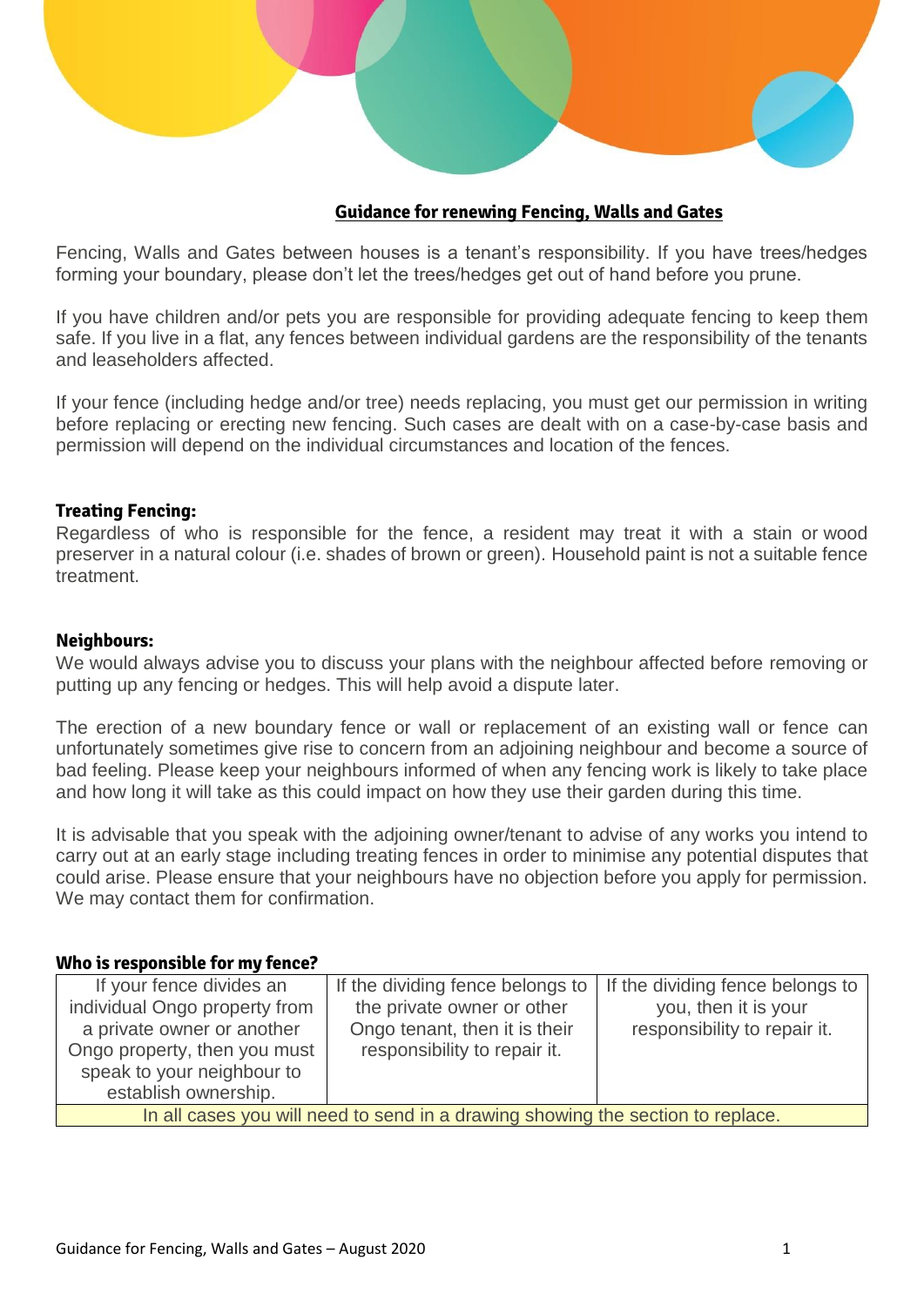# **When Is Planning Permission Required?**

| You will be required to apply for planning<br>permission if you wish to apply to erect, add or<br>alter a fence, wall or gate if: | 1) The proposed fence, gate or wall would<br>be over 1 metre high and next to a<br>highway used by vehicles (or the<br>footpath of such a highway covering<br>the front of property). |
|-----------------------------------------------------------------------------------------------------------------------------------|---------------------------------------------------------------------------------------------------------------------------------------------------------------------------------------|
|                                                                                                                                   | 2) Or the new fence, gate or wall is over 2<br>metres high elsewhere                                                                                                                  |

# **How to apply:**

You will need to provide full details of the fencing work you would like to carry out including a copy of your Planning Permission if it has been necessary to obtain it.

# **\*\*Please note – We do not allow communal/amenity land to be fenced off\*\***

1) A permission form must be completed indicating whether you are replacing an existing

|                                                                                                                                                                                                                                                                                                                                           | Please describe where you wish to<br>$\bullet$<br>erect the fencing (Front, Rear, Side)                                                                                                                                                                                                                    |
|-------------------------------------------------------------------------------------------------------------------------------------------------------------------------------------------------------------------------------------------------------------------------------------------------------------------------------------------|------------------------------------------------------------------------------------------------------------------------------------------------------------------------------------------------------------------------------------------------------------------------------------------------------------|
| 2) A sketch must be submitted giving<br>dimensions of the proposed fence,<br>indicating its position in the garden and<br>distance from the house, boundaries,<br>structures<br>and any manhole<br>other<br>provide<br>covers. Please<br>as<br>much<br>supporting information as possible to<br>help us process your application quickly: | FENCE<br>REAR<br>SIDE<br>FENCING<br>GARDEN<br>(SHARED<br>$W_1T1$<br>18 ONGO ROAD<br>KEY<br>Fence line<br>to replace<br>20 ONGO ROAD<br>FRONT FENCE<br>We need to know size of fence panel<br>and quantity, size and quantity of<br>concrete/wooden posts and if any<br>gravel boards etc. Height** Maximum |
|                                                                                                                                                                                                                                                                                                                                           | permitted height is 1m (3'3") in front of<br>the building and 1.8m (6') to the rear.                                                                                                                                                                                                                       |
|                                                                                                                                                                                                                                                                                                                                           | Please provide length of fencing.<br>$\bullet$                                                                                                                                                                                                                                                             |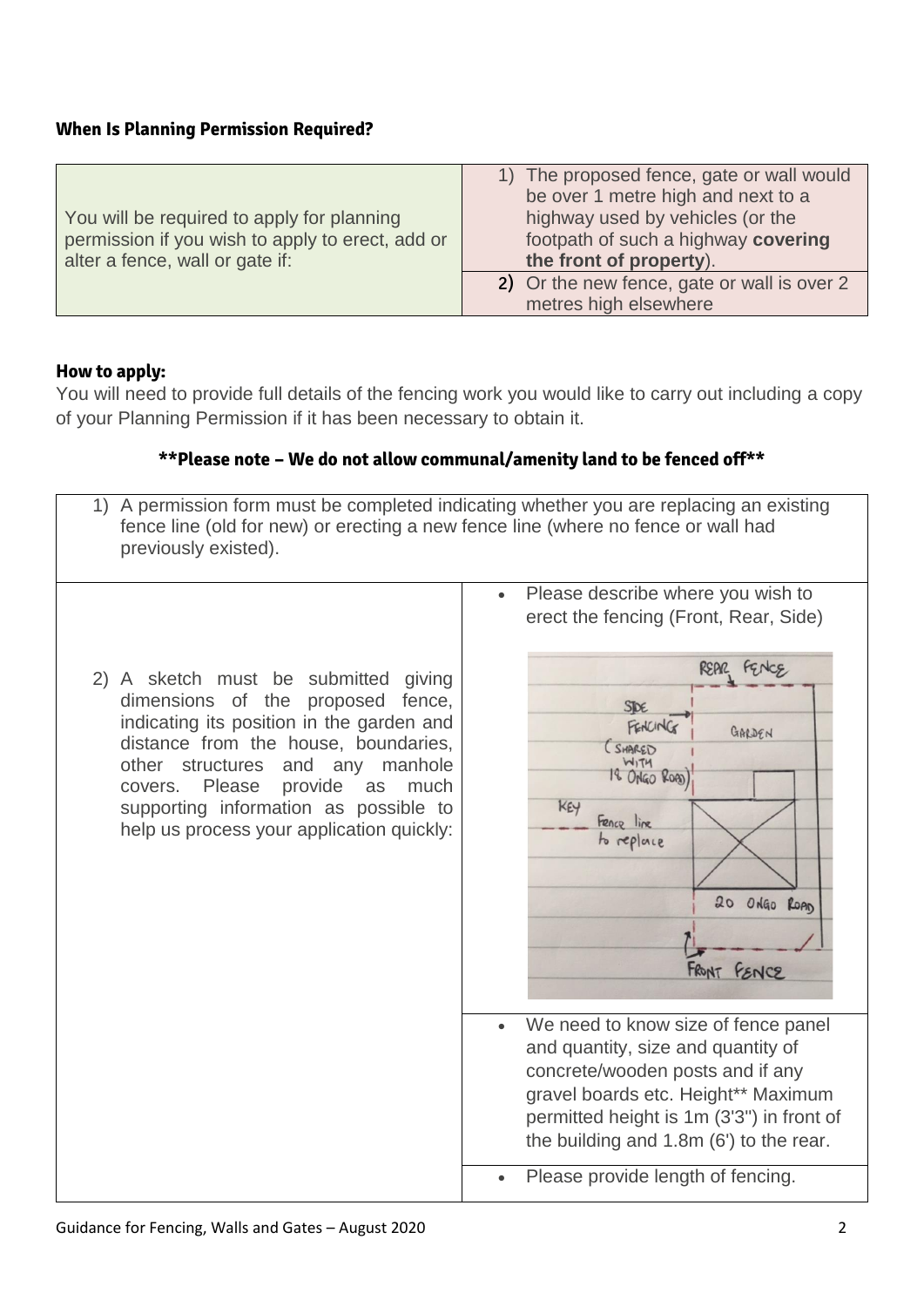- 3) We require this work to be carried out by a qualified trade person or a competent person. Please confirm on permission form who will carry this work out.
- 4) Any pictures taken via phone can be emailed if necessary to [Enquiries@ongo.co.uk.](mailto:Enquiries@ongo.co.uk) Please use your first line of address as reference e.g. 'Permission request for 20 Ongo Road'

## **Gates in communal areas**

Should you propose to erect a gate across a communal footpath you must first obtain the consent of all the owners with a right to use the communal footpath. In addition, the closing mechanism must be located at a height of 1.00m and no locks will be permitted.

The closing mechanism must be a ring gate latch if the height of the gate exceeds 1.10m in height. For gates with a height of less than 1.10m, the closing mechanism to be used must be garden gate latch. Unrestricted access must be provided to all those with a right to use the footpath at all times.

## **Guidance for application to erect fences, walls and gates**

- The standard of workmanship must be to the satisfaction of Ongo Homes and carried out by qualified and competent trade person. A permission form must be completed including a sketch of the proposed layout and written method statement.
- The asbestos report must be checked to ensure Asbestos Containing Materials' (ACM's) are not being removed or encapsulated. Any removal required will be undertaken by Ongo Homes at your expense.
- Planning and building regulations imposed by the local authority are satisfied prior to application and this is evidenced within the application.
- The fence must be constructed from new materials and not from reclaimed pallets.
- Regard should be made to potential impact upon electric, plumbing and drainage.
- The fence/wall/gate must not encroach the neighbouring boundaries.
- Agreement from neighbours must be sought prior to application and evidenced within the application.
- Any front fencing must be maintained by yourselves and must not exceed 1m in height at any point. Any rear fencing must be maintained by yourselves and must not exceed 1.8m in height at any point. Ongo Homes will not be responsible for the future maintenance of the alterations.
- All debris relating to the works must be removed by the tenant to an appropriate disposal or recycling facility.
- No costs in connection with the work to be incurred by Ongo Homes.
- The work must be completed within 3 months of the initial request. Failure to do so will mean you having to apply again for permission.
- Once completed Ongo Homes may inspect the completed work and if the work is not completed to an appropriate standard may recharge to complete any remedial work required.
- Should any nuisance or annoyance be caused to neighbours by the fence, Ongo Homes reserves the right to require its immediate removal.